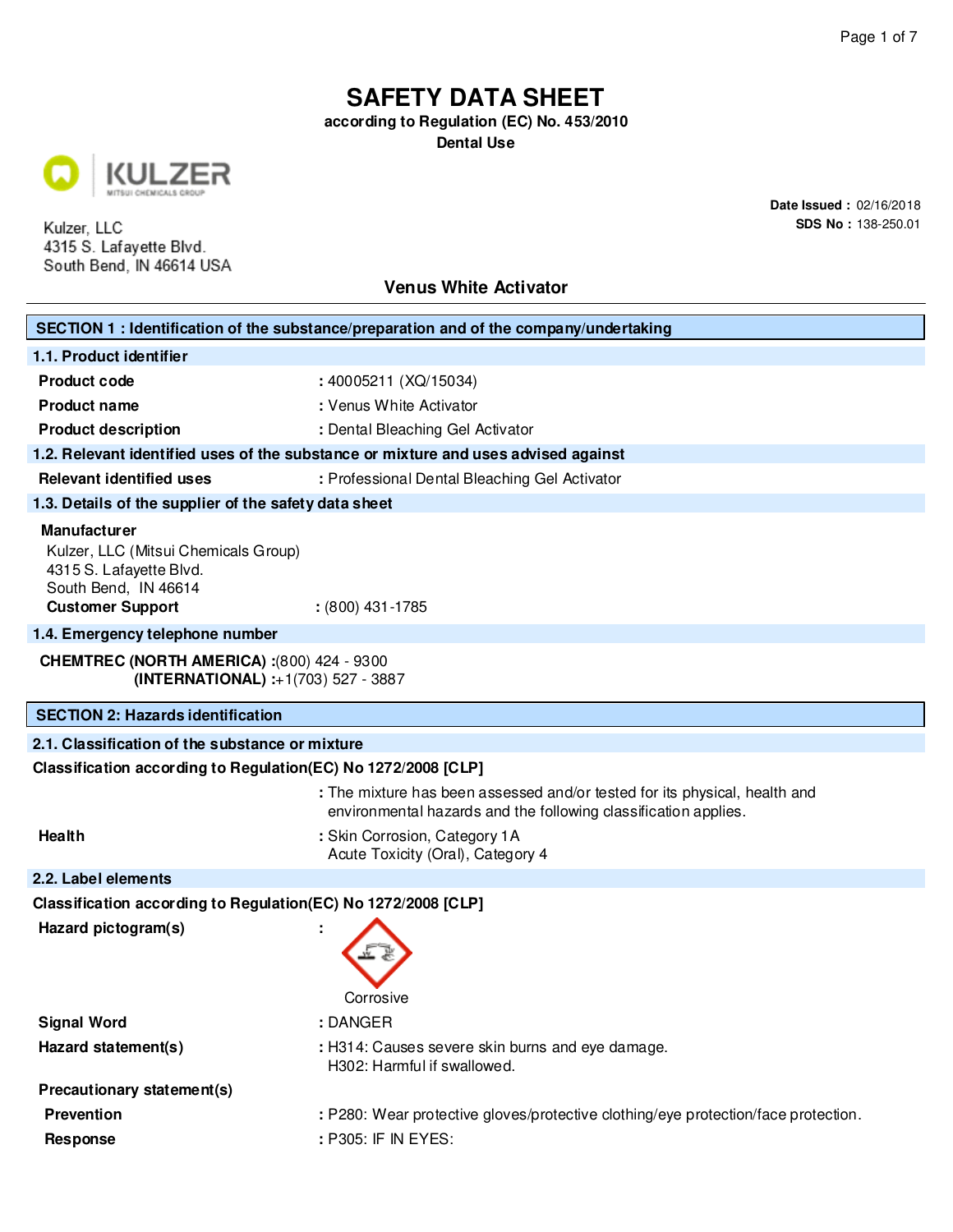**according to Regulation (EC) No. 453/2010**

**Dental Use**



Kulzer, LLC 4315 S. Lafayette Blvd. South Bend, IN 46614 USA **Date Issued :** 02/16/2018 **SDS No :** 138-250.01

### **Venus White Activator**

|                    | P351: Rinse cautiously with water for several minutes.                                      |
|--------------------|---------------------------------------------------------------------------------------------|
|                    | P315: Get immediate medical advice/attention.                                               |
|                    | P306+P360: IF ON CLOTHING: Rinse immediately contaminated clothing and                      |
|                    | skin with plenty of water before removing clothes.                                          |
|                    | P313: Get medical advice/attention.                                                         |
|                    | P363: Wash contaminated clothing before reuse.                                              |
|                    | P301: IF SWALLOWED:                                                                         |
|                    | P310: Immediately call a POISON CENTER or doctor/physician.                                 |
|                    | P330: Rinse mouth.                                                                          |
|                    | P331: Do NOT induce vomiting.                                                               |
| <b>Storage</b>     | : P273: Avoid release to the environment.                                                   |
| <b>Disposal</b>    | : P501: Dispose of in compliance with governmental regulation. (EC1975L0442-<br>20/11/2003) |
| 2.3. Other hazarde |                                                                                             |

#### **2** ther ha

**Immediate concerns : Corrosive. Will cause eye burns and permanent tissue damage.** 

### **SECTION 3: Composition / information on ingredients**

### **3.1. Substances**

Not Applicable

#### **3.2. Mixtures**

| <b>Chemical Name</b> | <b>CAS</b> | <b>EINECS</b><br>No.                         | $Wt.$ % | Classification according to Regulation(EC) No 1272/2008 [CLP] |
|----------------------|------------|----------------------------------------------|---------|---------------------------------------------------------------|
| Potassium Hydroxide  |            | $1310 - 58 - 3 \mid 215 - 181 - 3 \mid$ < 15 |         | Acute Tox. (O), Cat. 4; Skin Corr., Cat. 1A; H302; H314       |
| Glycerin             |            | $56-81-5$   200-289-5   < 86                 |         | Not classified                                                |

For full text of H-statements: see SECTION 16.

| <b>SECTION 4: First aid measures</b>   |                                                                                                                                                                                                                                                    |
|----------------------------------------|----------------------------------------------------------------------------------------------------------------------------------------------------------------------------------------------------------------------------------------------------|
| 4.1. Description of first aid measures |                                                                                                                                                                                                                                                    |
| <b>Following eyes</b>                  | : Immediately flush eyes with plenty of water for at least 15 minutes. Get<br>immediate medical attention.                                                                                                                                         |
| <b>Following skin</b>                  | : Immediately flush skin with plenty of water. Remove clothing. Get medical<br>attention immediately. Wash clothing separately before reuse.                                                                                                       |
| <b>Following ingestion</b>             | : If swallowed, rinse mouth with water, Do NOT Induce Vomiting. Give victim a<br>glass of water or milk. Call a physician or poison control center if you feel<br>unwell.                                                                          |
| <b>Following inhalation</b>            | : No specific treatment is necessary since this material is not likely to be<br>hazardous by inhalation. If exposed to excessive levels of dusts or fumes,<br>remove to fresh air and get medical attention if cough or other symptoms<br>develop. |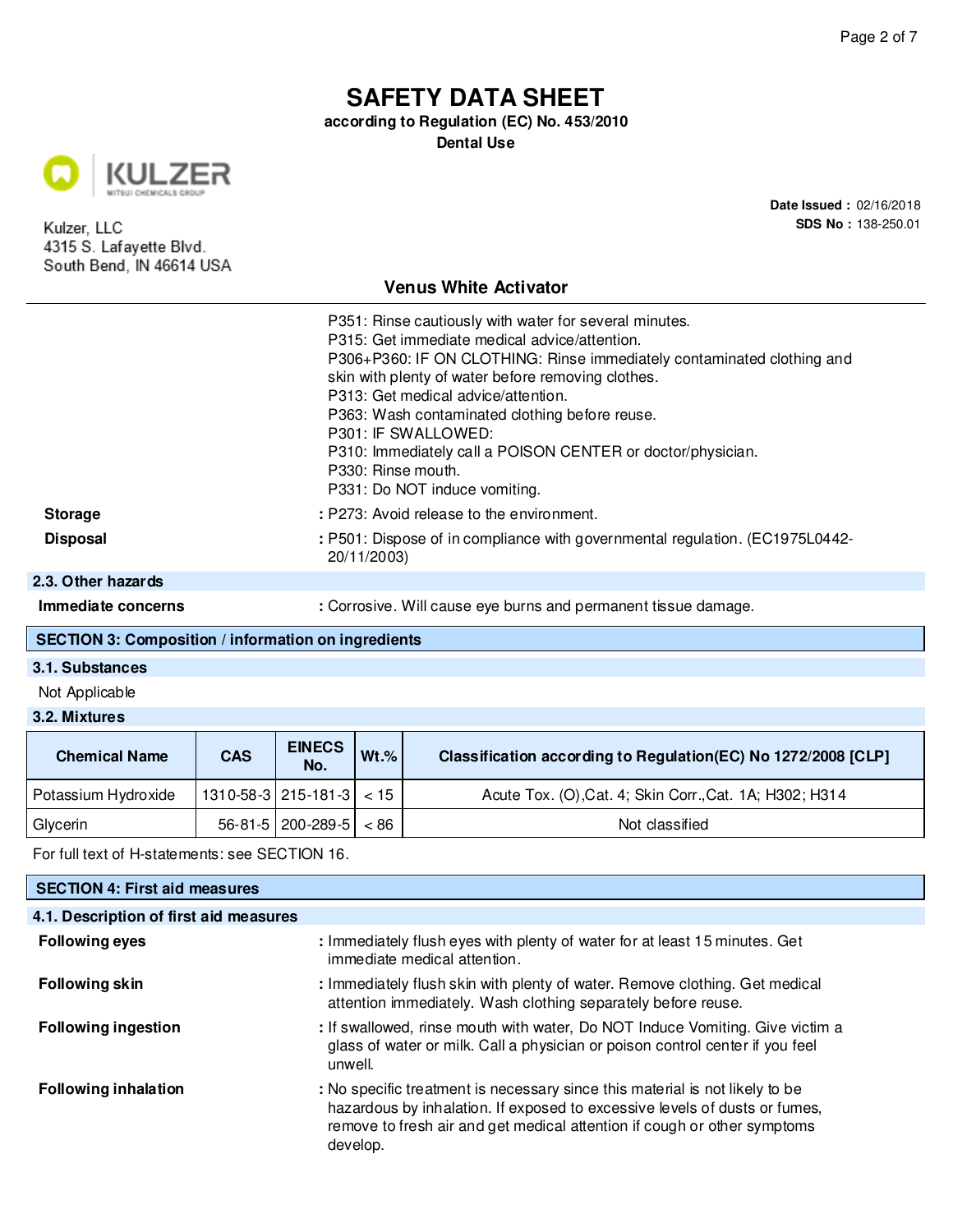**according to Regulation (EC) No. 453/2010**

**Dental Use**



Kulzer, LLC 4315 S. Lafayette Blvd. South Bend, IN 46614 USA **Date Issued :** 02/16/2018 **SDS No :** 138-250.01

| 4.2. Most important symptoms and effects, both acute and delayed         |                                                                                                                                                                |  |
|--------------------------------------------------------------------------|----------------------------------------------------------------------------------------------------------------------------------------------------------------|--|
| <b>Eyes</b>                                                              | : Causes severe eye burns.                                                                                                                                     |  |
| <b>Skin</b>                                                              | : Corrosive, causes skin burning.                                                                                                                              |  |
| Ingestion                                                                | : Harmful if swallowed.                                                                                                                                        |  |
| <b>Inhalation</b>                                                        | : None expected for this product.                                                                                                                              |  |
|                                                                          | 4.3. Indication of any immediate medical attention and special treatment needed                                                                                |  |
| Notes to physician                                                       | : Corrosive                                                                                                                                                    |  |
| <b>SECTION 5: Fire fighting measures</b>                                 |                                                                                                                                                                |  |
| 5.1. Extinguishing media                                                 |                                                                                                                                                                |  |
| <b>Extinguishing media</b>                                               | : Water spray, fog, or mist, foam, dry chemical, carbon dioxide (CO2)                                                                                          |  |
| 5.2. Special hazards arising from the substance or mixture               |                                                                                                                                                                |  |
| <b>Hazardous combustion products</b>                                     | : None known.                                                                                                                                                  |  |
| 5.3. Advice for firefighters                                             |                                                                                                                                                                |  |
| <b>Fire fighting procedures</b>                                          | : General: Evacuate all personnel; use protective equipment for fire-fighting. Use<br>self-contained breathing apparatus when the product is involved in fire. |  |
| <b>Additional information</b>                                            | : Do not use strong water jet for extinguishing - may cause spattering of burning<br>material.                                                                 |  |
| <b>SECTION 6: Accidental release measures</b>                            |                                                                                                                                                                |  |
| 6.1. Personal precautions, protective equipment and emergency procedures |                                                                                                                                                                |  |
| Special protective equipment                                             | : Wear suitable protective clothing, gloves and eye/face protection.                                                                                           |  |
| 6.2. Environmental precautions                                           |                                                                                                                                                                |  |
| <b>Water spill</b>                                                       | : Do not allow to enter sewers or drains that may lead to waterways.                                                                                           |  |
|                                                                          |                                                                                                                                                                |  |
| 6.3. Methods and material for containment and cleaning up                |                                                                                                                                                                |  |
| <b>Small Spill</b>                                                       | : Clean up spills immediately, observing precautions in Protective Equipment<br>section.                                                                       |  |
| <b>Large Spill</b>                                                       | : Absorb with inert, damp non-combustible material, then flush area with water.                                                                                |  |
| 6.4. Reference to other sections                                         |                                                                                                                                                                |  |
| Reference to other sections                                              | : NAP                                                                                                                                                          |  |
| <b>SECTION 7: Handling and storage</b>                                   |                                                                                                                                                                |  |
| 7.1. Precautions for safe handling                                       |                                                                                                                                                                |  |
| <b>General procedures</b>                                                | : Avoid contact with eyes, skin and clothing.                                                                                                                  |  |
| Handling                                                                 | : Use suitable protective equipment.                                                                                                                           |  |
| <b>Storage</b>                                                           | : See product labeling.                                                                                                                                        |  |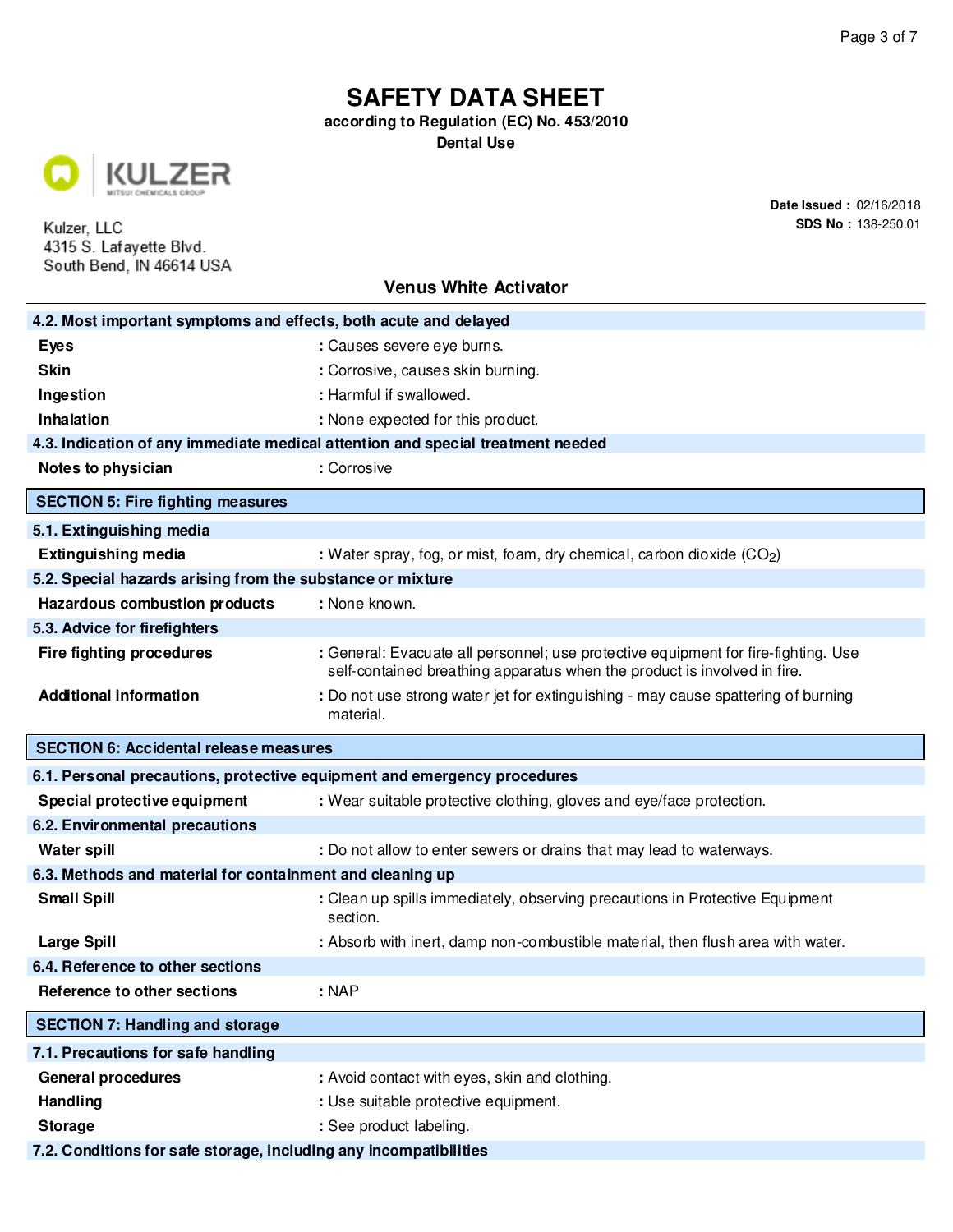**according to Regulation (EC) No. 453/2010**

**Dental Use**



Kulzer, LLC 4315 S. Lafayette Blvd. South Bend, IN 46614 USA **Date Issued :** 02/16/2018 **SDS No :** 138-250.01

### **Venus White Activator**

**Shelf life : See product labeling : See product labeling** 

**7.3. Specific end use(s)**

Specific end use(s)  $\qquad \qquad$  : Professional Dental Bleaching Gel Activator

#### **SECTION 8: Exposure controls / personal protection**

#### **8.1. Control parameters**

**Control parameters :** Potassium Hydroxide CAS: 1310-58-3

|                    | Exposure Limits    |
|--------------------|--------------------|
| Control Parameters |                    |
| <b>OSHA PEL</b>    | Inone              |
| <b>ACGIH TLV</b>   | 2mg/m <sup>3</sup> |
| AIHA WHEEL         | ∣none              |
| NIOSH REL          | 2mg/m <sup>3</sup> |

#### Canada

| Alberta          | 2mg/m <sup>3</sup> Ceiling |
|------------------|----------------------------|
| British Columbia | 2mg/m <sup>3</sup> Ceiling |
| Ontario          | 2mg/m <sup>3</sup> Ceiling |
| Quebec           | 2mg/m <sup>3</sup> Ceiling |

Australia: None Mexico: None

| 8.2. Exposure controls        |                                                                                                                     |
|-------------------------------|---------------------------------------------------------------------------------------------------------------------|
| Eye/face protection           | : Use chemical splash goggles and face shield (ANSI Z87.1 or approved<br>equivalent).                               |
| <b>Skin protection</b>        | : Wear suitable protective clothing and gloves.                                                                     |
| <b>Respiratory protection</b> | : Good general ventilation should be sufficient to control airborne levels.                                         |
| <b>Other precautions</b>      | : Facilities storing or utilizing this material should be equipped with an eyewash<br>facility and a safety shower. |

### **SECTION 9: Physical and chemical properties**

| 9.1. Information on basic physical and chemical properties |                                      |  |
|------------------------------------------------------------|--------------------------------------|--|
| <b>Physical state</b>                                      | : Gel                                |  |
| Colour                                                     | : Whitish                            |  |
| <b>Odour</b>                                               | : Odorless or no characteristic odor |  |
| рH                                                         | : > 12                               |  |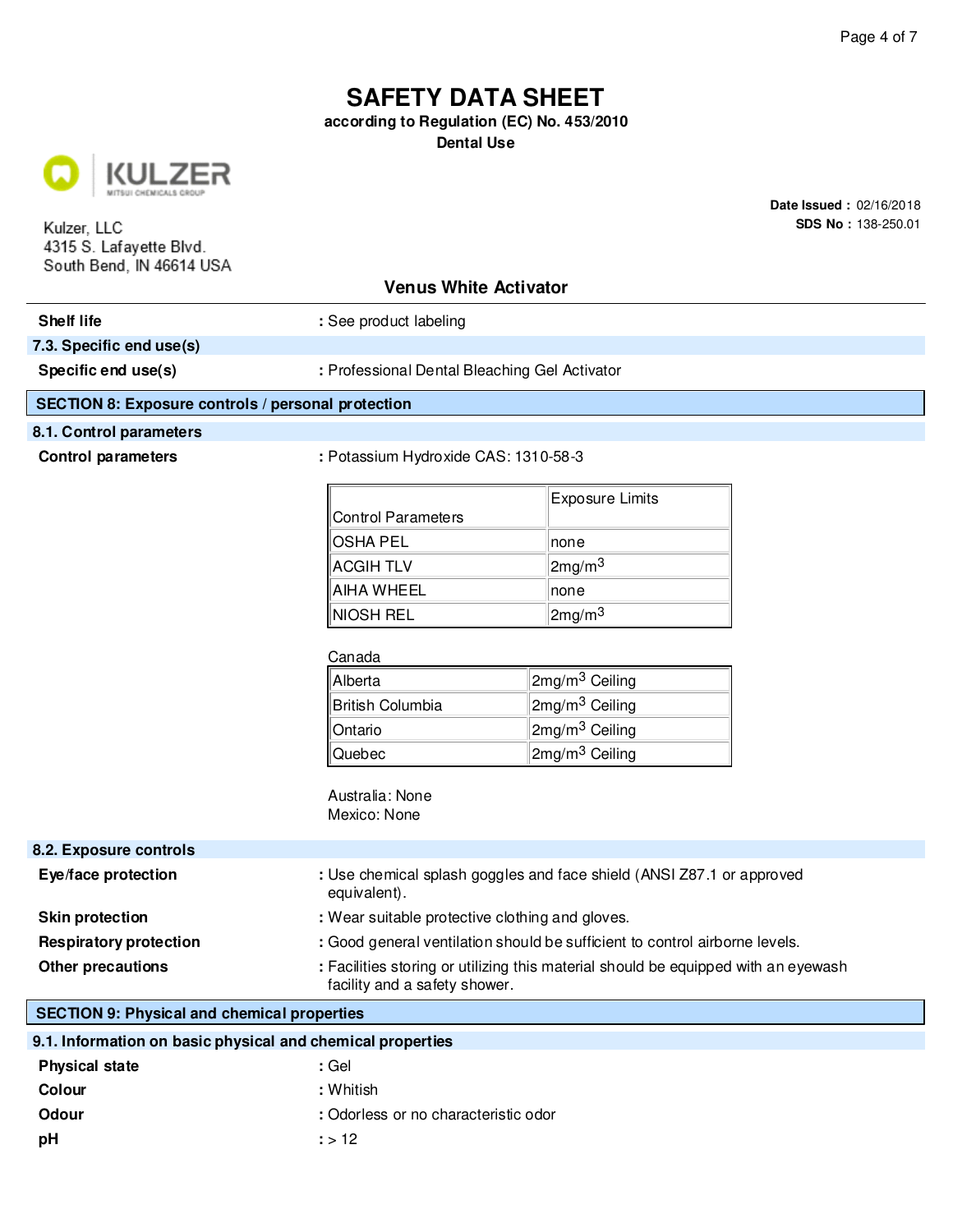**according to Regulation (EC) No. 453/2010**

**Dental Use**



Kulzer, LLC 4315 S. Lafayette Blvd. South Bend, IN 46614 USA **Date Issued :** 02/16/2018 **SDS No :** 138-250.01

| 9.2. Other information                       |                                                                                                                 |  |
|----------------------------------------------|-----------------------------------------------------------------------------------------------------------------|--|
| <b>Additional information</b>                | : No futher relevant information available.                                                                     |  |
| <b>SECTION 10: Stability and reactivity</b>  |                                                                                                                 |  |
| 10.1. Reactivity                             |                                                                                                                 |  |
| Reactivity                                   | : Stable                                                                                                        |  |
| 10.2. Chemical stability                     |                                                                                                                 |  |
| <b>Chemical stability</b>                    | : Stable when stored and handled under recommended conditions.                                                  |  |
| 10.3. Possibility of hazardous reactions     |                                                                                                                 |  |
| Hazardous polymerization                     | : None                                                                                                          |  |
| 10.4. Conditions to avoid                    |                                                                                                                 |  |
| <b>Conditions to avoid</b>                   | : Heat, moisture, incompatibles.                                                                                |  |
| 10.5. Incompatible materials                 |                                                                                                                 |  |
| Incompatible materials                       | : Acids, flammable liquids, organic halogen compounds, trichloroethylene,<br>nitromethane, aluminum, tin, zinc. |  |
| 10.6. Hazardous decomposition products       |                                                                                                                 |  |
| Hazardous decomposition products             | : None known.                                                                                                   |  |
| <b>SECTION 11: Toxicological information</b> |                                                                                                                 |  |
| 11.1. Information on toxicological effects   |                                                                                                                 |  |
|                                              |                                                                                                                 |  |
| Acute                                        |                                                                                                                 |  |
| Dermal $LD_{50}$                             | : Not determined                                                                                                |  |
| Oral LD <sub>50</sub>                        | : Not determined                                                                                                |  |
| Inhalation LC <sub>50</sub>                  | : Not determined                                                                                                |  |
| <b>SECTION 12: Ecological information</b>    |                                                                                                                 |  |
| 12.1. Toxicity                               |                                                                                                                 |  |
| <b>Toxicity</b>                              | : Readily biodegradable.                                                                                        |  |
| Aquatic toxicity (acute)                     | : Do not allow to enter sewers or drains that may lead to waterways.                                            |  |
| 96-hour $LC_{50}$                            | : Not determined                                                                                                |  |
| 48-hour EC <sub>50</sub>                     | : Not determined                                                                                                |  |
| 96-hour $EC_{50}$                            | : Not determined                                                                                                |  |
| 12.2. Persistence and degradability          |                                                                                                                 |  |
| Persistence and degradability                | : Not determined                                                                                                |  |
| 12.3. Bioaccumulative potential              |                                                                                                                 |  |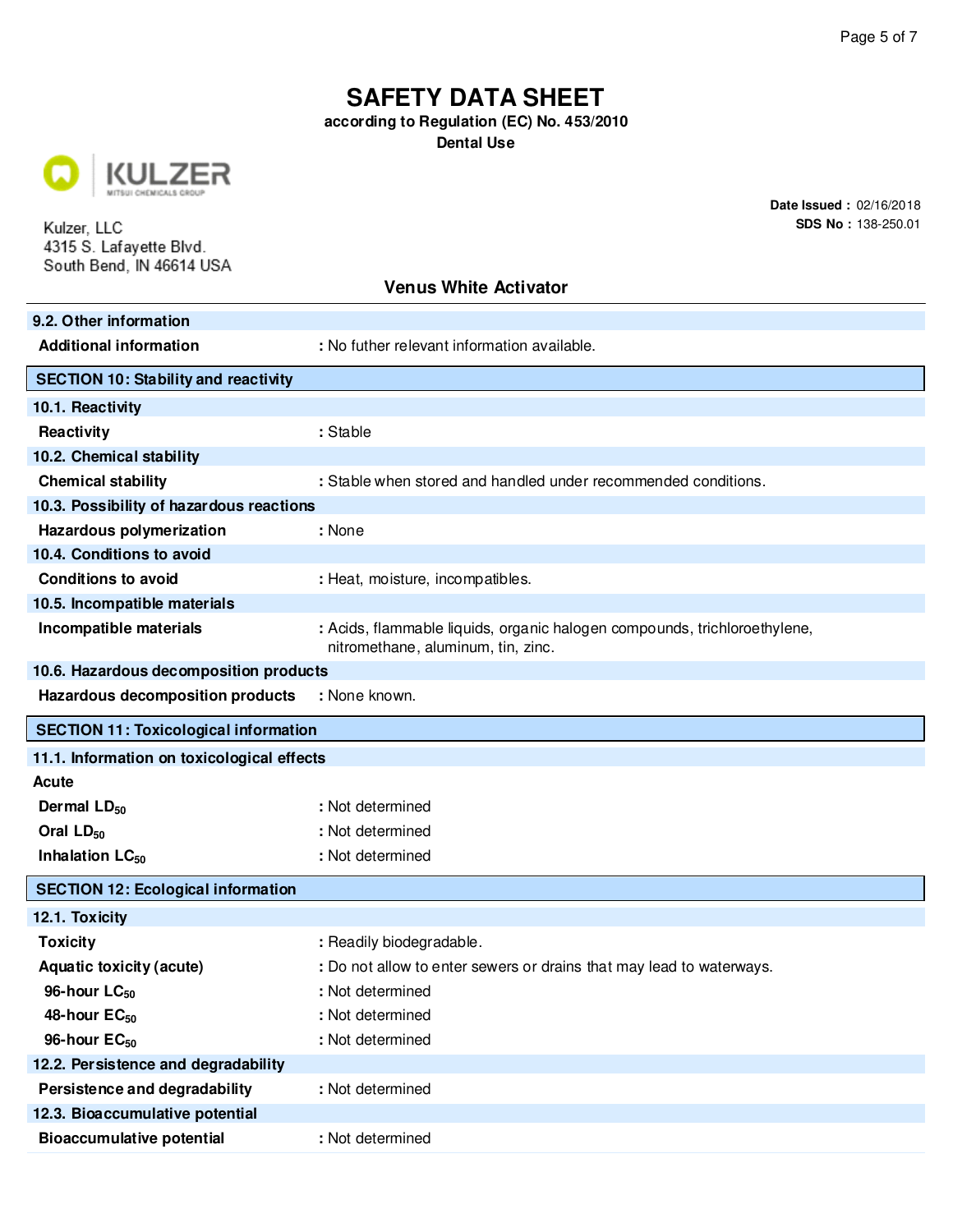**according to Regulation (EC) No. 453/2010**

**Dental Use**



Kulzer, LLC 4315 S. Lafayette Blvd. South Bend, IN 46614 USA **Date Issued :** 02/16/2018 **SDS No :** 138-250.01

| 12.4. Mobility in soil                                                        |                                                                                                      |  |
|-------------------------------------------------------------------------------|------------------------------------------------------------------------------------------------------|--|
| <b>Mobility in soil</b>                                                       | : Does not bioaccumulate.                                                                            |  |
| 12.5. Results of PBT and vPvB assessment                                      |                                                                                                      |  |
| <b>Results of PBT and vPvB assessment : Not determined</b>                    |                                                                                                      |  |
| 12.6. Other adverse effects                                                   |                                                                                                      |  |
| <b>Environmental data</b>                                                     | : Not defined                                                                                        |  |
| <b>SECTION 13: Disposal considerations</b>                                    |                                                                                                      |  |
| 13.1. Waste treatment methods                                                 |                                                                                                      |  |
| Disposal method                                                               | : Dispose of in compliance with governmental regulation. (EC 1975L0442-<br>20/11/2003)               |  |
| <b>SECTION 14: Transport information</b>                                      |                                                                                                      |  |
| 14.1. UN number                                                               |                                                                                                      |  |
| <b>UN number</b>                                                              | : 1760                                                                                               |  |
| 14.2. UN proper shipping name                                                 |                                                                                                      |  |
| UN proper shipping name                                                       | : Corrosive liquid N.O.S (Potassium Hydroxide Mixture)                                               |  |
| 14.3. Transport hazard class(es)                                              |                                                                                                      |  |
| Primary hazard class/division                                                 | :8                                                                                                   |  |
| 14.4. Packing group                                                           |                                                                                                      |  |
| Packing group                                                                 | $: \mathbb{H}$                                                                                       |  |
| 14.5. Environmental hazards                                                   |                                                                                                      |  |
| Marine pollutant #1                                                           | $:$ NAP                                                                                              |  |
| 14.6. Special precautions for user                                            |                                                                                                      |  |
| ADR - road                                                                    | : NAP                                                                                                |  |
| RID - rail                                                                    | $:$ NAP                                                                                              |  |
| IMDG - sea                                                                    | : NAP                                                                                                |  |
| IATA - air                                                                    | : NAP                                                                                                |  |
| 14.7. Transport in bulk according to Annex II of MARPOL73/78 and the IBC Code |                                                                                                      |  |
| <b>Transport in bulk</b>                                                      | $:$ NAP                                                                                              |  |
| <b>SECTION 15: Regulatory information</b>                                     |                                                                                                      |  |
|                                                                               | 15.1. Safety, health and environmental regulations/legislation specific for the substance or mixture |  |
| <b>General information</b>                                                    | : Please refer to Medical Devices Directive 93/42/EEC                                                |  |
| 15.2. Chemical safety assessment                                              |                                                                                                      |  |
| <b>Chemical safety assessment</b>                                             | : Not Determined                                                                                     |  |